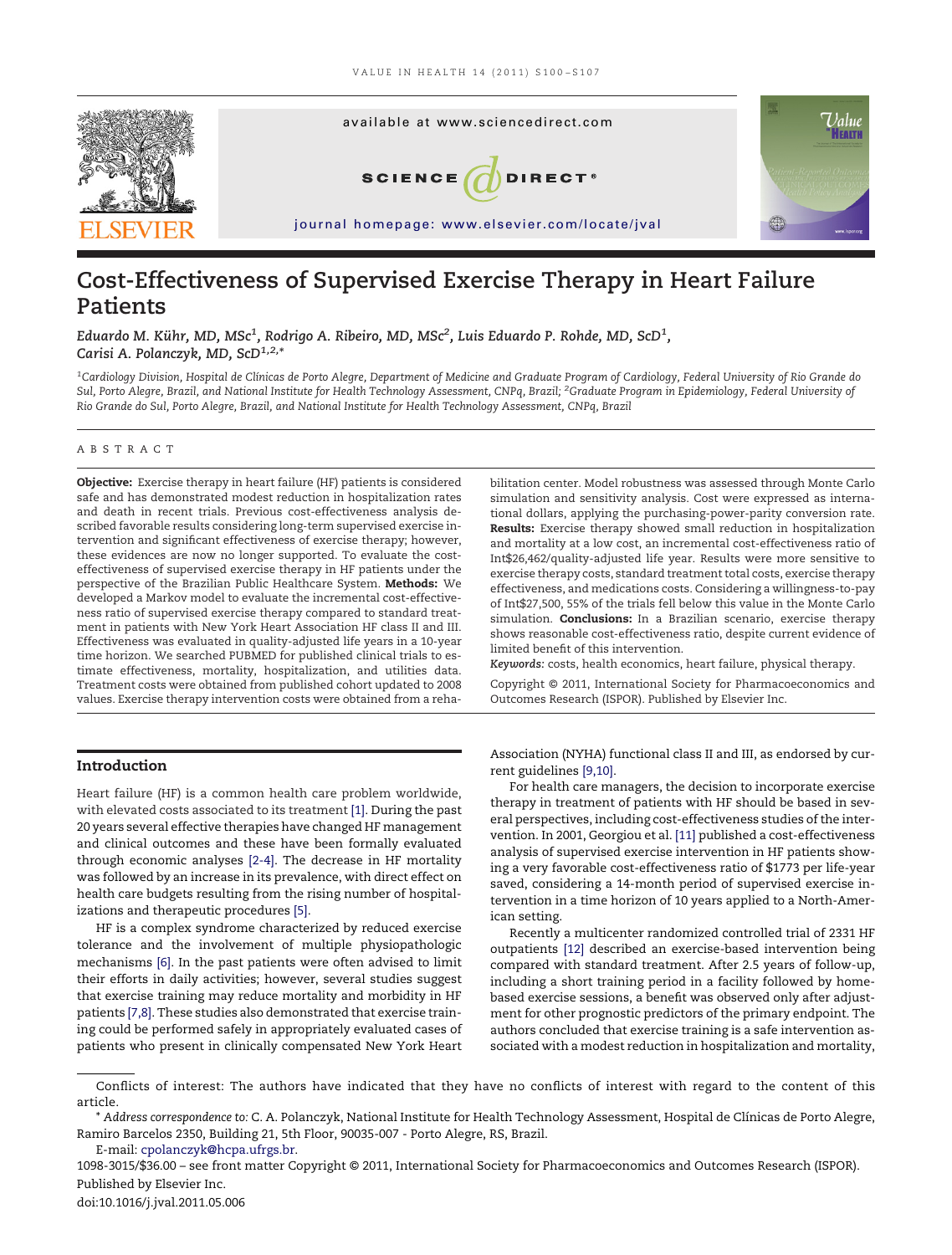

<span id="page-1-0"></span>**Fig. 1 – Schematic representation of the decision model.**

far from the assumed estimations in previous cost-effectiveness analysis [\[12\].](#page--1-7)

In this study we evaluated the economic impact of a supervised exercise intervention in a hypothetic stable outpatient HF cohort, considering current evidence of effectiveness and costs, offering health care professionals an updated assessment on the role of exercise in the management of HF.

## **Methods**

#### *Target population*

The target population was composed of 60-year old patients at baseline, with clinically stable NYHA class II or III HF, intended to reproduce the population in exercise interventions studies in HF.

# *Decision model structure*

We developed a model based on two competing strategies: 1) standard HF care; and 2) standard HF care plus an exercisebased intervention [\[13\].](#page--1-8) We constructed our decision tree model with Markov transitional states using TreeAge Pro 2009 Suite software (release 1.0.1, TreeAge Software Inc., Williamstown, MA), tracking a hypothetical cohort of HF patients over time receiving one of the strategies. During each 1-year cycle, patients could remain alive or die; patients alive could also remain stable or be hospitalized. After having been hospitalized, these patients could die or remain alive, with a lower survival rate, simulating the natural history of HF. In the intervention arm we assumed that exercise could reduce mortality and hospitalization rates, according to expected rates of effectiveness. We computed all-cause mortality in our model, considering evidence of exercise intervention studies. A schematic representation of our decision tree is shown in [Figure 1.](#page-1-0)

The discount rate for both cost and effectiveness was 5% per year. We used the public third-party payer perspective and a 10 year time horizon.

#### *Survival data*

Survival rates were based in data from a specialized HF outpatient clinic from a university hospital in Brazil whose patients' characteristics are similar to the exercise intervention studies' populations. This cohort was composed of 318 patients (68% men), with a median age of 61 years (interquartile range 50 –71 years). Thirty-seven percent of patients had ischemic heart disease as the HF etiology; 87% were currently taking beta blockers, and 91% were taking angiotensin converting enzyme inhibitors. The prevalence of diabetes mellitus in this cohort was 30%, 41% of these patients had hypertension, and 11% were tobacco users. The annual rate of hospital admission in this cohort was 16%, and patients who had been hospitalized had a diminished survival rate compared with those who had not been hospitalized [\[14\].](#page--1-9)

Median follow-up of this cohort was 75 months (95% confidence interval [CI] 68 – 81). To project survival during the 10-year time horizon, we built a survival curve [\(Fig. 2\)](#page--1-10) using a Weilbull function. Two different curves were built based on hospitalization status. The final equations for the survival functions were  $Exp(-( (0.0004^{\ast}(-\text{stage})^{\wedge}1.0715))$  in nonhospitalized patients and  $Exp(-(0.00018^{\ast}(-\text{stage})^{\wedge}1.3627))$  in hospitalized patients.